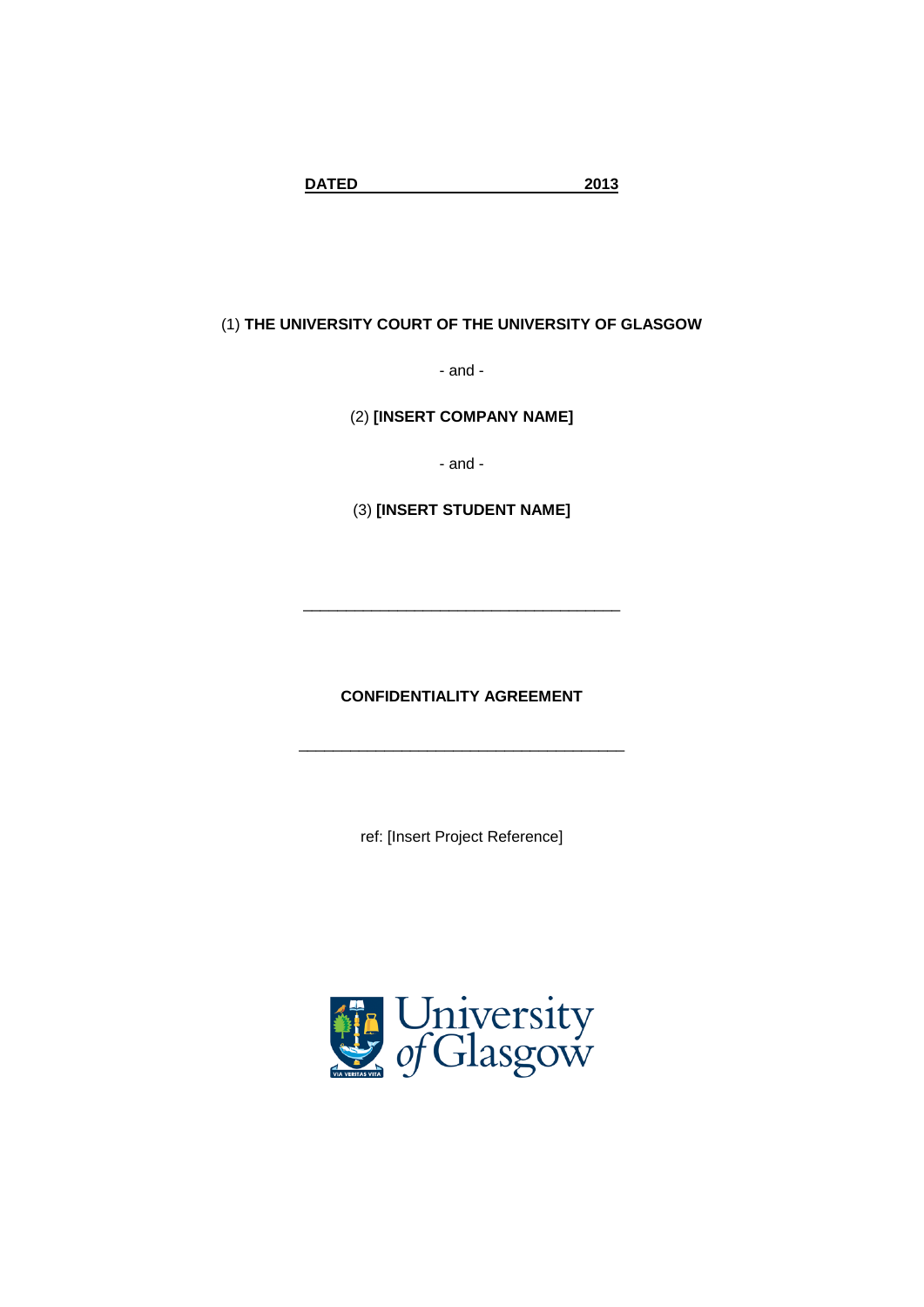## **AGREEMENT**

#### **AMONG:**

- (1) **THE UNIVERSITY COURT OF THE UNIVERSITY OF GLASGOW**, incorporated under the Universities (Scotland) Act 1889 and having its principal office at University Avenue, Glasgow G12 8QQ, a registered Scottish charity in terms of Section 13 (2) of the Charities and Trustee Investment (Scotland) Act 2005 (Charity Number SC004401, Charity Name 'University of Glasgow Court') (the "**University**");
- (2) **[INSERT FULL NAME OF COMPANY]** a company incorporated under the Companies Acts (Registered Number [insert number]) and having its registered office at [insert address] (the "**Company**"); and
- (3) **[INSERT STUDENT NAME]**, residing at [insert home address] (the "**Student**").

### **WHEREAS:**

- (A) The Company is engaged in development work in the field of [ ] (the "**Field**");
- (B) The Student is currently studying for a post-graduate degree at the University and as part of this study, the Company has agreed to permit the Student to conduct a work placement at the Company's premises (the "**Work Placement**"); and
- (C) The University and the Student may, in the course of the Work Placement receive or have access to information, including but not limited to, drawings, samples, know-how data and other information in any form whatsoever which the Company regards as confidential (the "**Confidential Information**") to enable the Student to conduct research during the Work Placement in the Field (the "**Purpose**").

## **NOW IT IS AGREED** as follows:

- 1 The University and the Student may each use the Confidential Information disclosed pursuant to this Agreement for the Purpose and for no other purpose, commercial or otherwise, whatsoever.
- 2 Any information which is intended to be covered by the obligations of confidentiality in this Agreement shall be marked as "**Confidential Information**" by the Company. Where such information is imparted through oral communications, the Company shall, within thirty (30) days following any such disclosure, provide a written summary of the information disclosed orally to each of the University and the Student, and inform each party that such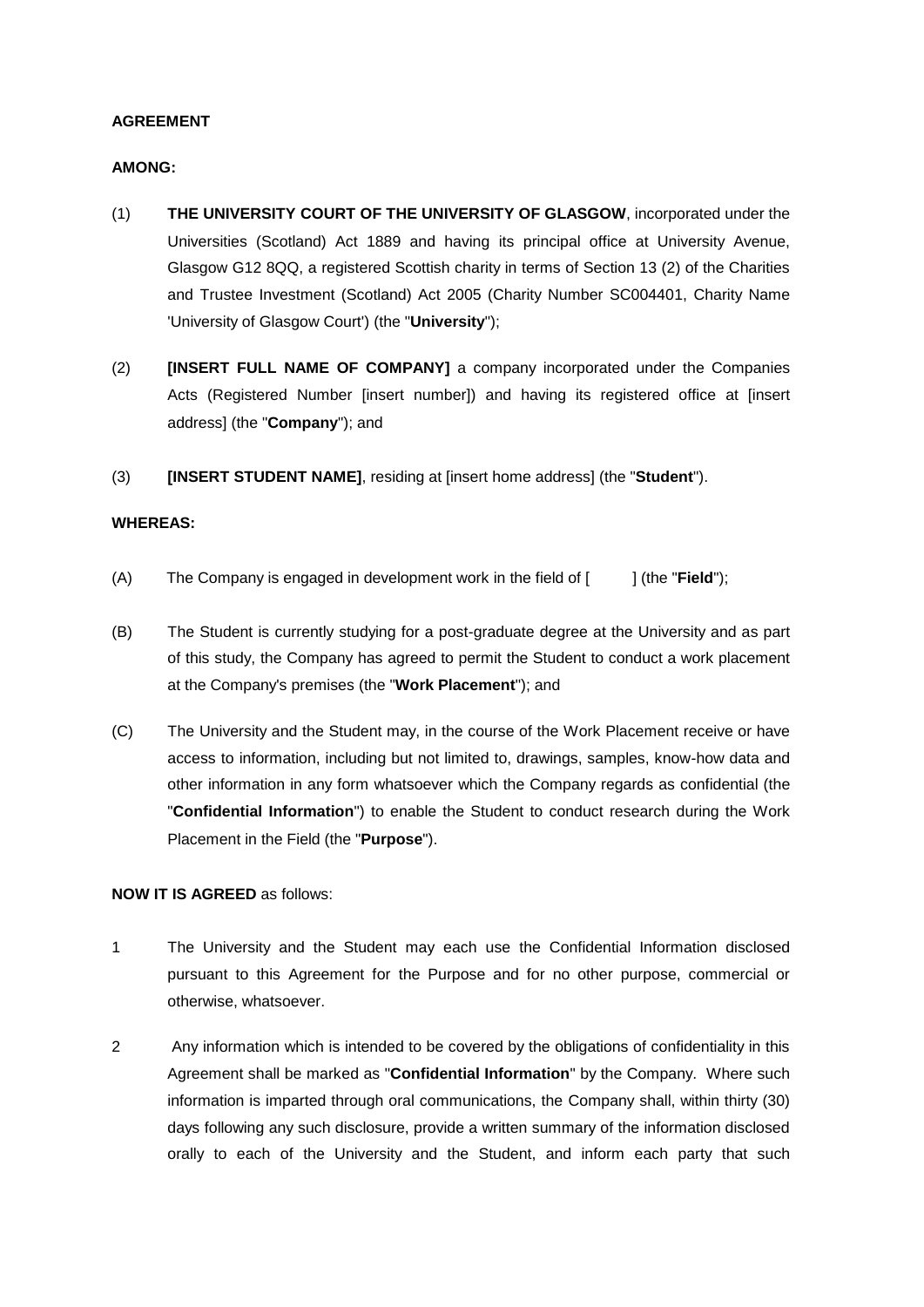information is Confidential Information in respect of which the University's and Student's obligations of confidence under this Agreement shall apply.

- 3 The Company will promptly notify the University and the Student in writing if any of the Confidential Information which it discloses to either of them pursuant to this Agreement is subject to any export controls, including ITAR and any equivalent UK and European regulations.
- 4 Subject to Clauses 6 and 8 the University and the Student will each keep the Confidential Information confidential and shall exercise at least the same degree of care with it as it exercises with its own confidential information which it does not wish to be disclosed.
- 5 The University and the Student will each, subject to Clauses 6 and 8:
	- 5.1 not disclose or divulge the Confidential Information or any part of it or extracts from it to any third party without the Company's prior written consent;
	- 5.2 divulge the Confidential Information only to those of its employees, agents or representatives who need to have access to it for the proper performance of their duties and then only to the extent actually needed for the Purpose, and shall ensure that its employees, agents or representatives to whom the Confidential Information is disclosed is fully aware of and complies with the restrictions placed upon the University and the Student in this Agreement;
	- 5.3 conspicuously label, where possible, all Confidential Information received by it as being the Confidential Information and property of the Company;
	- 5.4 not copy or reproduce in any manner or form the Confidential Information or any part of it or any notes in any form which it makes of the Confidential Information without the Company's prior written consent;
	- 5.5 use and disclose any Confidential Information disclosed to it by the Company to its employees, agents and representatives in accordance with all applicable laws and regulations, including but not limited to any export controls of which it has been notified by the Company; and
	- 5.6 return the Confidential Information and all copies of it in any form whatsoever to the Company if so requested at any time by the Company within thirty (30) days from the date of such request and delete the Confidential Information and any notes relating to it made by the University and Student from any computer or electronic retrieval system where such Confidential Information and notes are stored except that one copy of the Confidential Information may be retained by the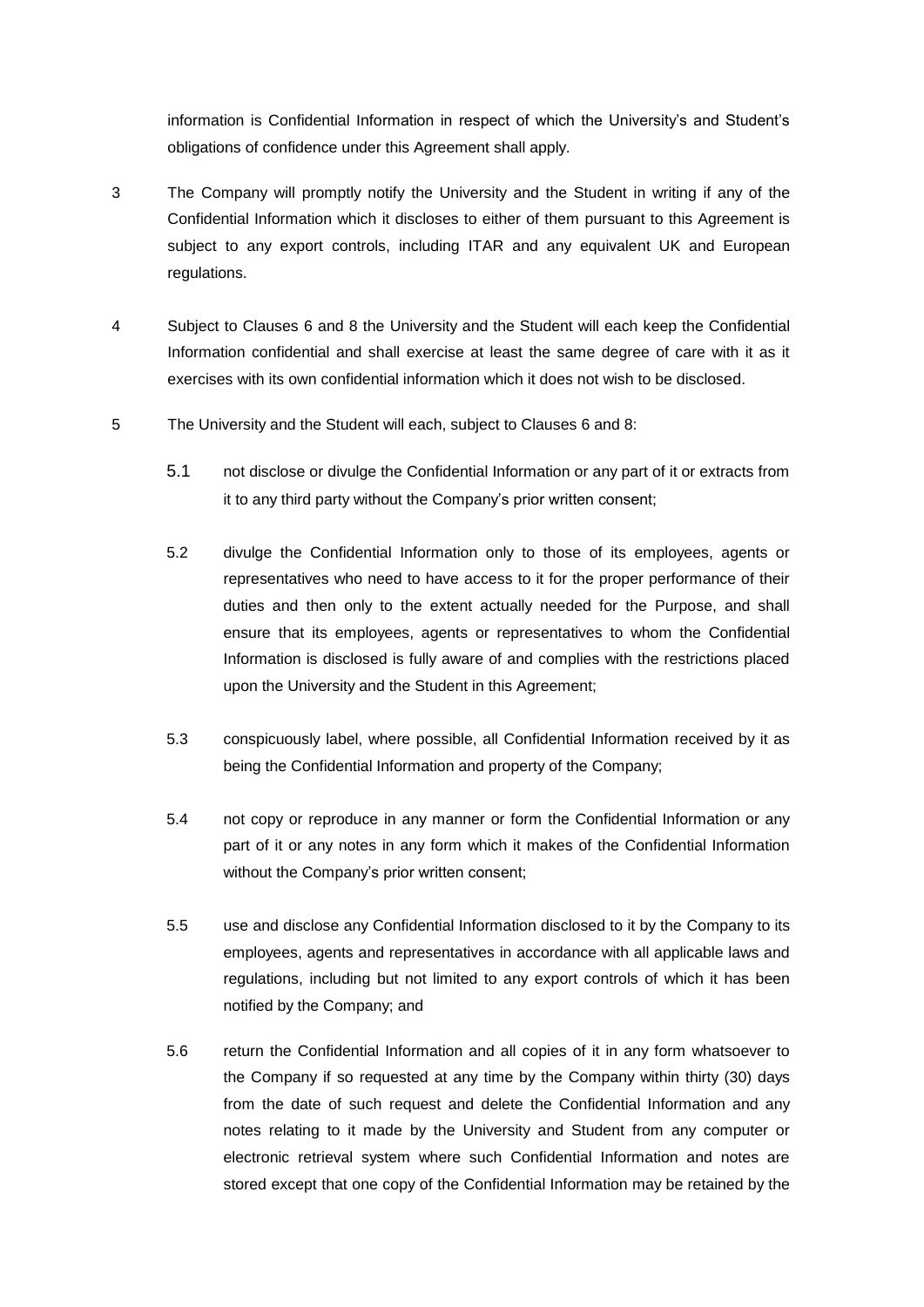University as part of the University's routine data back-up process and for the purpose of assessing any continuing obligations.

- 6 The restrictions and obligations contained in Clauses 1, 4 and 5 do not apply to any part of the Confidential Information which the University and/or the Student can prove by written evidence:
	- 6.1 was already known by the University and/or the Student prior to its disclosure under this Agreement, provided that the University and/or the Student informs the Company that it was so known as soon as the University and/or the Student becomes aware of this fact;
	- 6.2 at the time of its disclosure is or subsequently becomes public knowledge through no fault of the University and/or Student or any persons to whom the Confidential Information has been disclosed by the University and/or the Student;
	- 6.3 is lawfully received by the University and/or the Student from a third party without any breach of a confidential relationship with the Company;
	- 6.4 is generated independently by the University and/or the Student without using any of the Confidential Information; or
	- 6.5 is required to be disclosed by (i) law (including any requirement to disclose under the Freedom of Information (Scotland) Act 2002 or the Environmental Information (Scotland) Regulations 2004), (ii) any regulatory authority, or (iii) court of competent jurisdiction.
- 7 The University and the Student will be severally responsible to the Company for breach of any terms of this Agreement by any of the parties specified in Clause 5.2.
- 8 Nothing in this Agreement shall prevent:
	- 8.1 the Student from submitting a thesis based on the results of the Work Placement for the successful completion of their University masters degree;
	- 8.2 the examination of such thesis by examiners appointed by the University in accordance with its standard terms for such appointments; or
	- 8.3 the retention of the thesis by the University.
- 9 This Agreement does not grant the University or the Student any rights in the Confidential Information, which shall remain the exclusive property of the Company nor does it oblige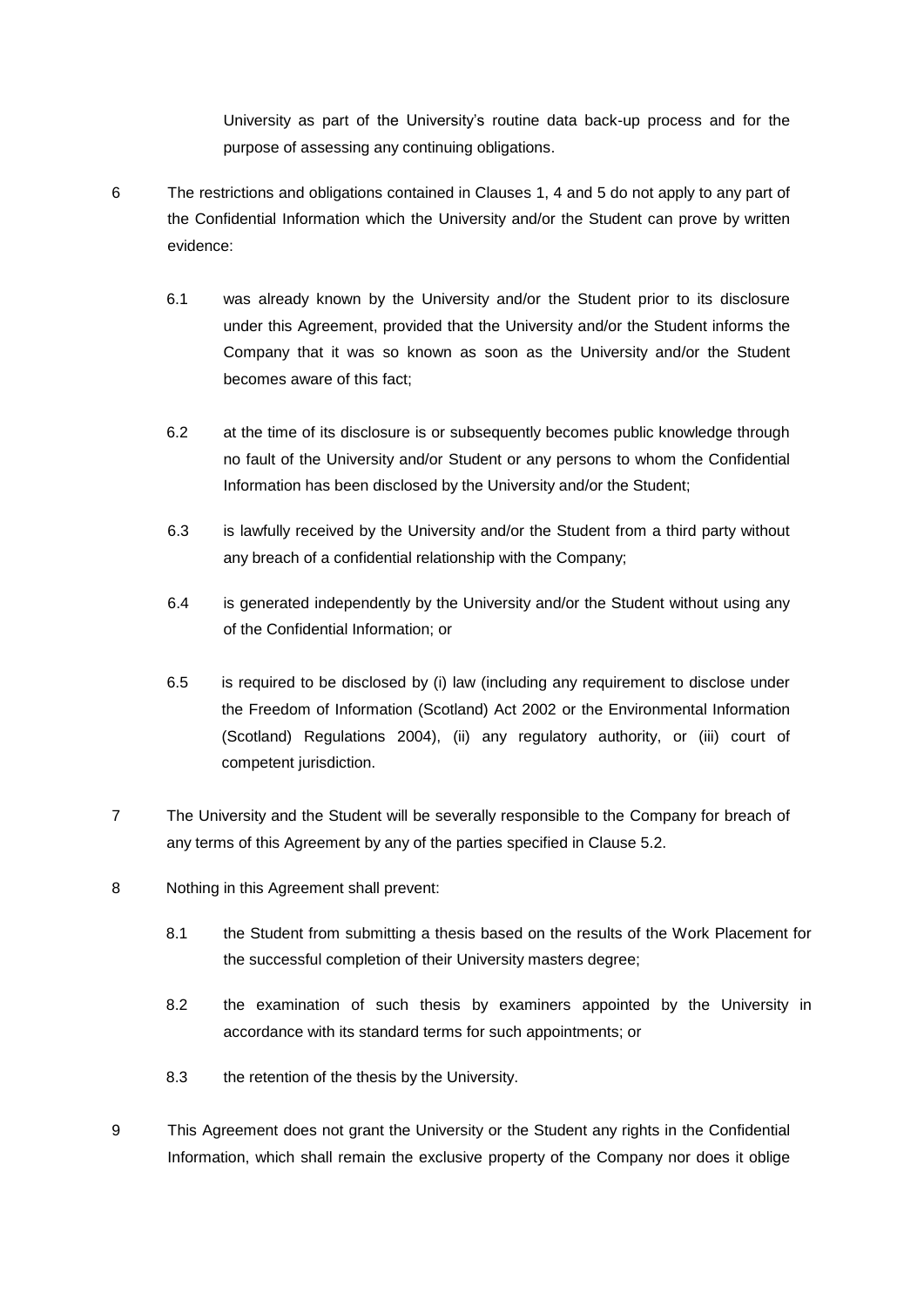the parties to enter into any subsequent negotiations or other agreement relating to the information disclosed under this Agreement.

- 10 This Agreement shall continue in force for the duration of the Work Placement (the "**Term**"). Notwithstanding the return of all the Confidential Information to the Company the obligations in relation to all information disclosed during the Term shall continue in full force and effect for a period of five (5) years following expiry of the Term.
- 11 The Agreement shall be governed by and interpreted according to the laws of Scotland and all claims and disputes between the parties arising out of or in connection with this Contract (whether or not contractual in nature) shall be determined in accordance with the laws of Scotland. Insofar as practicable, the parties hereby prorogate the jurisdiction of the Scottish Courts.

**IN WITNESS WHEREOF** these presents consisting of this and the [Insert Number in words] (Insert number in figures) preceding pages are executed as follows:

| Subscribed<br>for<br>UNIVERSITY COURT<br>OF GLASGOW by [<br>] day of [<br>this witness:                                                                               | and<br>behalf<br>THE<br>οf<br><b>on</b><br>OF THE<br>UNIVERSITY<br>Authorised Signatory, at GLASGOW<br>the<br>on<br>] in the presence of | <b>Authorised Signatory</b>   |
|-----------------------------------------------------------------------------------------------------------------------------------------------------------------------|------------------------------------------------------------------------------------------------------------------------------------------|-------------------------------|
| Witness                                                                                                                                                               |                                                                                                                                          |                               |
| <b>Full Name</b>                                                                                                                                                      |                                                                                                                                          |                               |
| Address                                                                                                                                                               |                                                                                                                                          |                               |
| Subscribed for and on behalf of [INSERT NAME<br>OF COMPANY] by [<br>], Authorised<br>Signatory, at [ ] ] on the [<br>] day of [<br>] in the presence of this witness: |                                                                                                                                          | Director/Authorised Signatory |
| Witness                                                                                                                                                               |                                                                                                                                          |                               |
| <b>Full Name</b>                                                                                                                                                      |                                                                                                                                          |                               |
| <b>Address</b>                                                                                                                                                        |                                                                                                                                          |                               |
| GLASGOW on the                                                                                                                                                        | Subscribed by [INSERT NAME OF STUDENT], at<br>day of [<br>1 in                                                                           |                               |